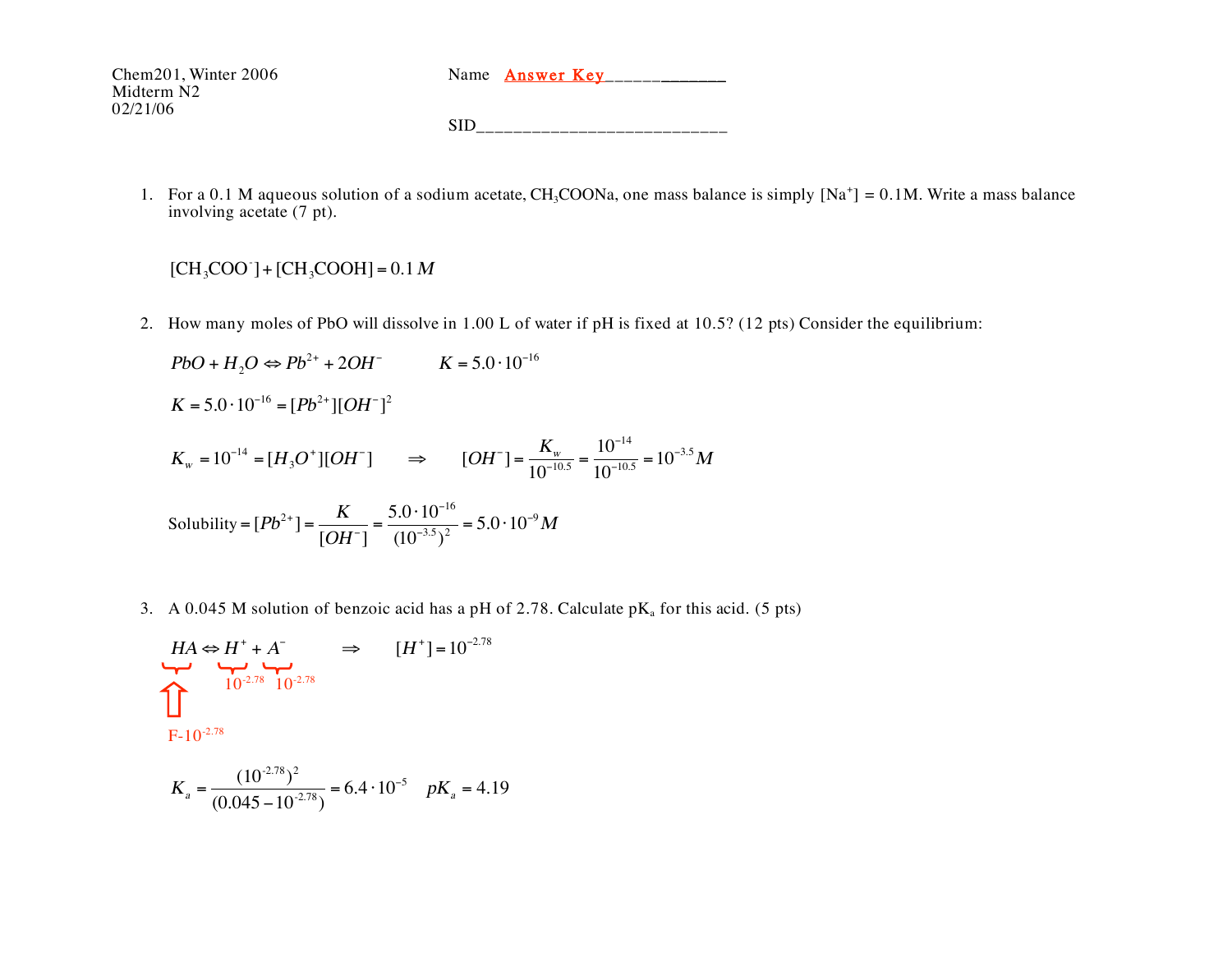4. A 0.045 M solution of HA is 0.6 % dissociated. Calculate pKa for this acid. (5 pts)

$$
HA \Leftrightarrow H^+ + A^-
$$
  
\n
$$
\Delta x
$$
  
\n
$$
\alpha = 0.006 = \frac{x}{F}
$$
  
\n
$$
x = 0.006 \times 0.045 = 0.00027
$$
  
\n
$$
Ka = \frac{x^2}{F - x} = \frac{(0.00027)^2}{0.045 - 0.00027} = 1.6 \cdot 10^{-6} pK_a = 5.79
$$

5. Consider the diprotic acid H<sub>2</sub>A with K<sub>1</sub> = 1.0×10<sup>-4</sup> and K<sub>2</sub> = 1.0×10<sup>-8</sup> Find the pH and concentrations of H<sub>2</sub>A, HA- and A<sup>2-</sup> in:

(a) 0.1 M H2A, (7 pts)

$$
H_2A \Leftrightarrow H^+ + HA^-
$$
  
\nF-x x x x  
\n
$$
K_1 = 1.0 \cdot 10^{-4} = \frac{x^2}{F - x} \implies x = 3.11 \cdot 10^{-3} = [H^+] = [HA^-] \implies pH = 2.51
$$
  
\n
$$
[H_2A] = 0.1 - x = 0.0969M
$$

$$
[A^{2-}] = \frac{K_2[HA^-]}{[H^+]} = 1 \cdot 10^{-8} M
$$

(b) 0.1 M NaHA (7 pts)

$$
[H^+] = \sqrt{\frac{K_1 K_2 F + K_1 K_w}{K_1 + F}} = 1 \cdot 10^{-6} M \implies pH = 6.0
$$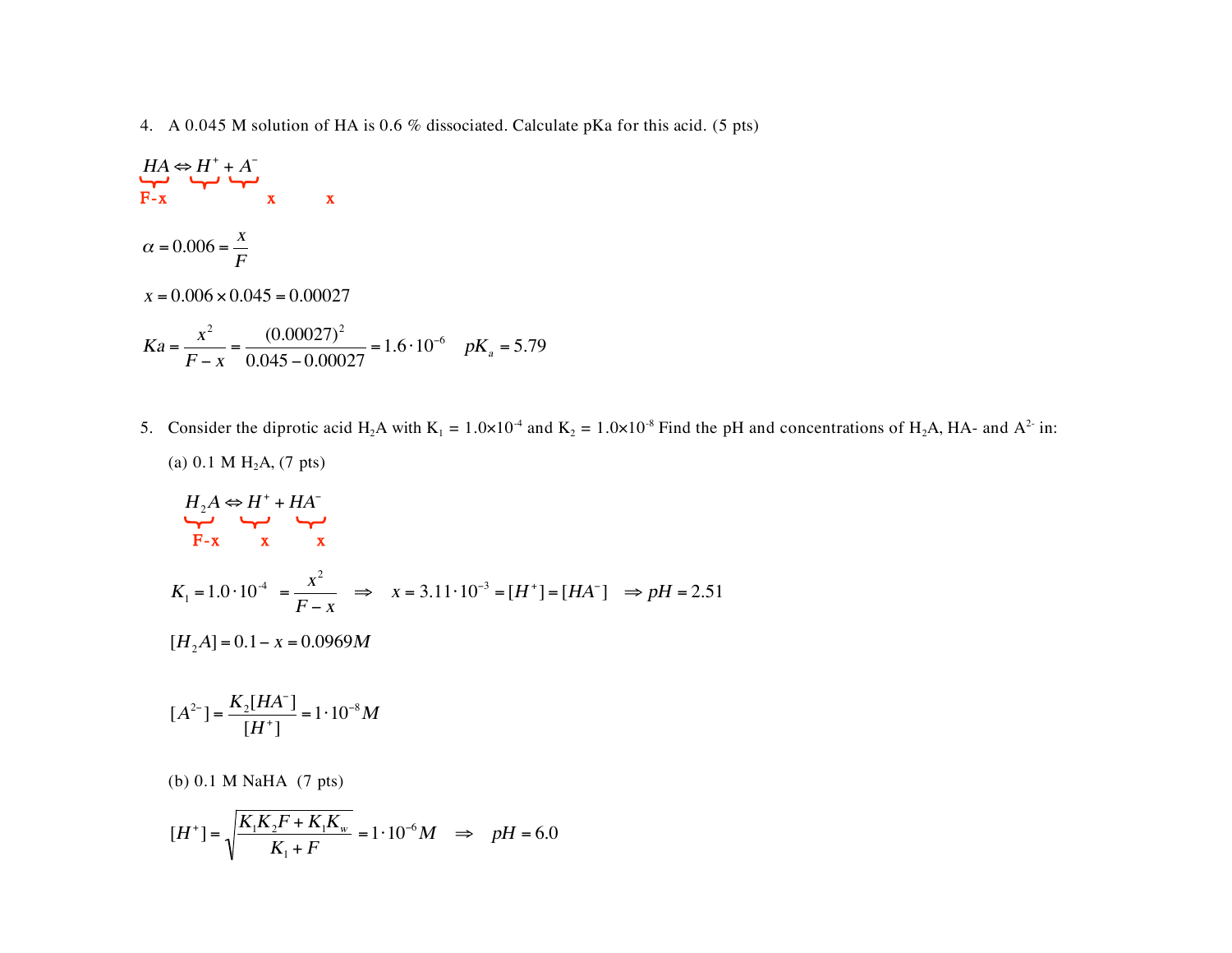$$
[HA^-] \approx 0.1M
$$
  
\n
$$
[H_2A] = \frac{[H^+][HA^-]}{K_1} = 1 \cdot 10^{-3} M
$$
  
\n
$$
[A^{2-}] = \frac{K_2[HA^-]}{[H^+]} = 1 \cdot 10^{-3} M
$$
  
\n(c) 0.1 Na<sub>2</sub>A (7 pts)  
\n
$$
A^{2-} + H_2O \Leftrightarrow HA^- + OH^-
$$
  
\n
$$
0.1 - x \t x \t x
$$
  
\n
$$
\frac{x^2}{0.1 - x} = \frac{K_w}{K_2} = \frac{10^{-14}}{1 \cdot 10^{-8}} = 10^{-6} \Rightarrow x = [OH^-] = [HA^-] = 3.16 \cdot 10^{-4} M \Rightarrow pH = 10.5
$$
  
\n
$$
[A^{2-}] = 0.1 - x = 9.97 \cdot 10^{-2} M
$$
  
\n
$$
[H_2A] = \frac{[H^+][HA^-]}{K_1} = 1 \cdot 10^{-10} M
$$

6. A 50 mL solution of 0.03 M benzylamine ( $pK_a = 9.35$ ) was titrated with 0.05 M HCl. Calculate the pH at the following volumes of added acid:

(a) 0 mL (10 pts)

 $B + H_2O \Leftrightarrow BH^+ + OH^ K_b = \frac{K_w}{K}$  $K_{\scriptscriptstyle a}$  $=10^{-4.65}$  $x^2$  $0.03 - x$  $0.03 - x$  x x  $x = 8.31 \cdot 10^{-4} M \implies pH = 10.92$ (b) Ve (10 pts)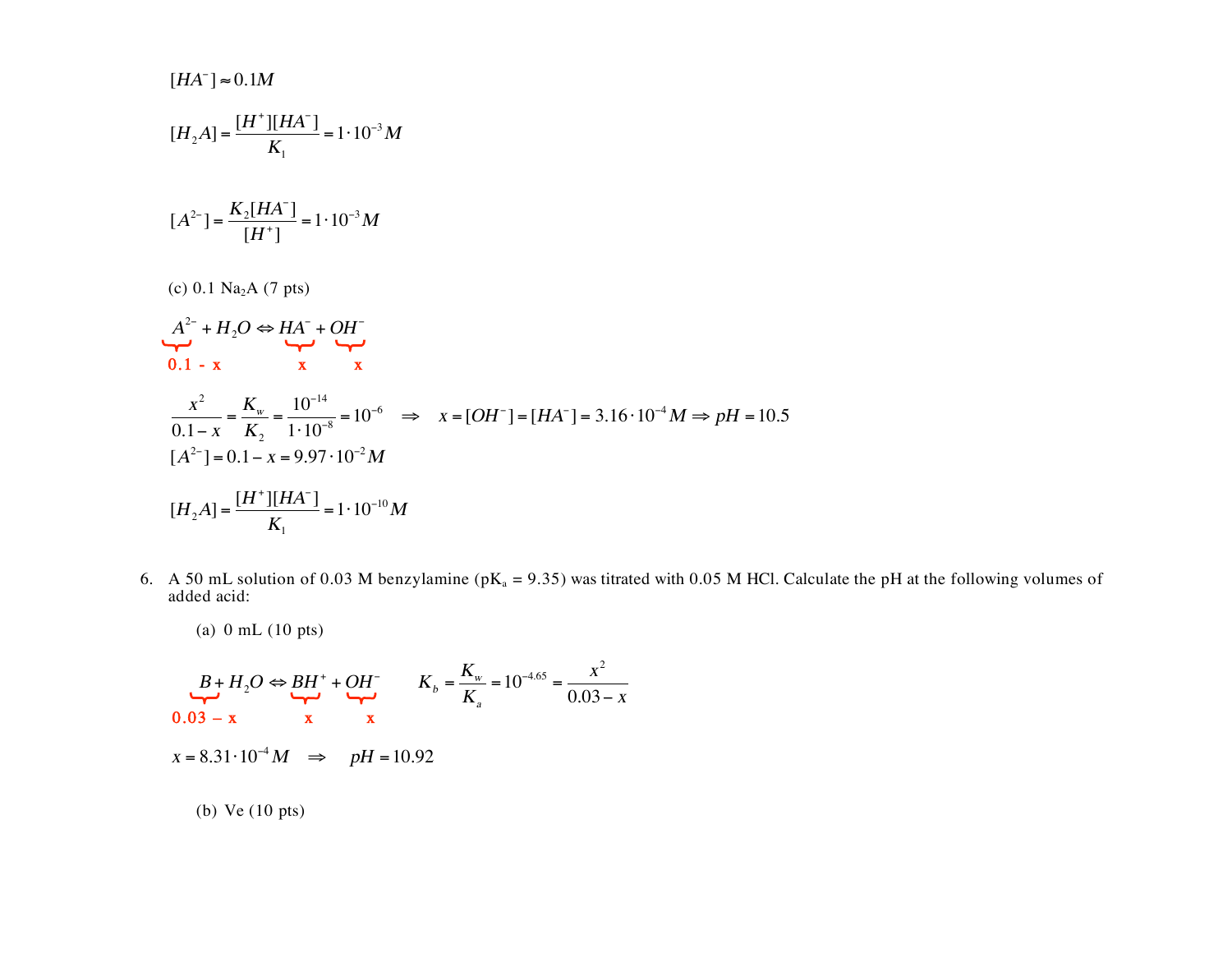$$
V_e = \frac{50 \, \text{mL} \cdot 0.03 \, M}{0.05 \, M} = 30 \, \text{mL}
$$
\n
$$
[BH^+] = \left(\frac{50 \, \text{mL}}{50 \, \text{mL} + 30 \, \text{mL}}\right) \times 0.03 = 0.01875 \, M
$$

$$
BH^+ \Leftrightarrow B + H^+
$$
  
0.01875 - x x x  

$$
\frac{x^2}{0.01875 - x} = K_a = 10^{-9.35} \implies x = 2.96 \cdot 10^{-6} M \implies pH = 5.53
$$

- 7. Calculate  $\alpha_{Y4}$  for EDTA (K<sub>1</sub> = 1.0, K<sub>2</sub> = 0.032, K<sub>3</sub> = 0.010, K<sub>4</sub> = 0.0022,  $K_5 = 6.9 \times 10^{-7}$ ,  $K_6 = 5.8 \times 10^{-11}$ ) at:
	- (a) pH 3.6 (7 pts)
	- $[H^+] = 10^{3.6} M$

$$
\alpha_{Y^{4-}} = \frac{K_1 K_2 K_3 K_4 K_5 K_6}{[H^+]^6 + [H^+]^5 K_1 + [H^+]^4 K_1 K_2 + [H^+]^3 K_1 K_2 K_3 + [H^+]^2 K_1 K_2 K_3 K_4 + [H^+] K_1 K_2 K_3 K_4 K_5 + K_1 K_2 K_3 K_4 K_5 K_6}
$$
  

$$
\alpha_{Y^{4-}} = 5.66 \cdot 10^{-10}
$$

(b) pH 11.0. (7 pts)  $[H^+] = 10^{-11}M$ 

$$
\alpha_{Y^{4-}} = \frac{K_1K_2K_3K_4K_5K_6}{[H^+]^6 + [H^+]^5K_1 + [H^+]^4K_1K_2 + [H^+]^3K_1K_2K_3 + [H^+]^2K_1K_2K_3K_4 + [H^+]K_1K_2K_3K_4K_5 + K_1K_2K_3K_4K_5K_6}
$$
  

$$
\alpha_{Y^{4-}} = 0.85
$$